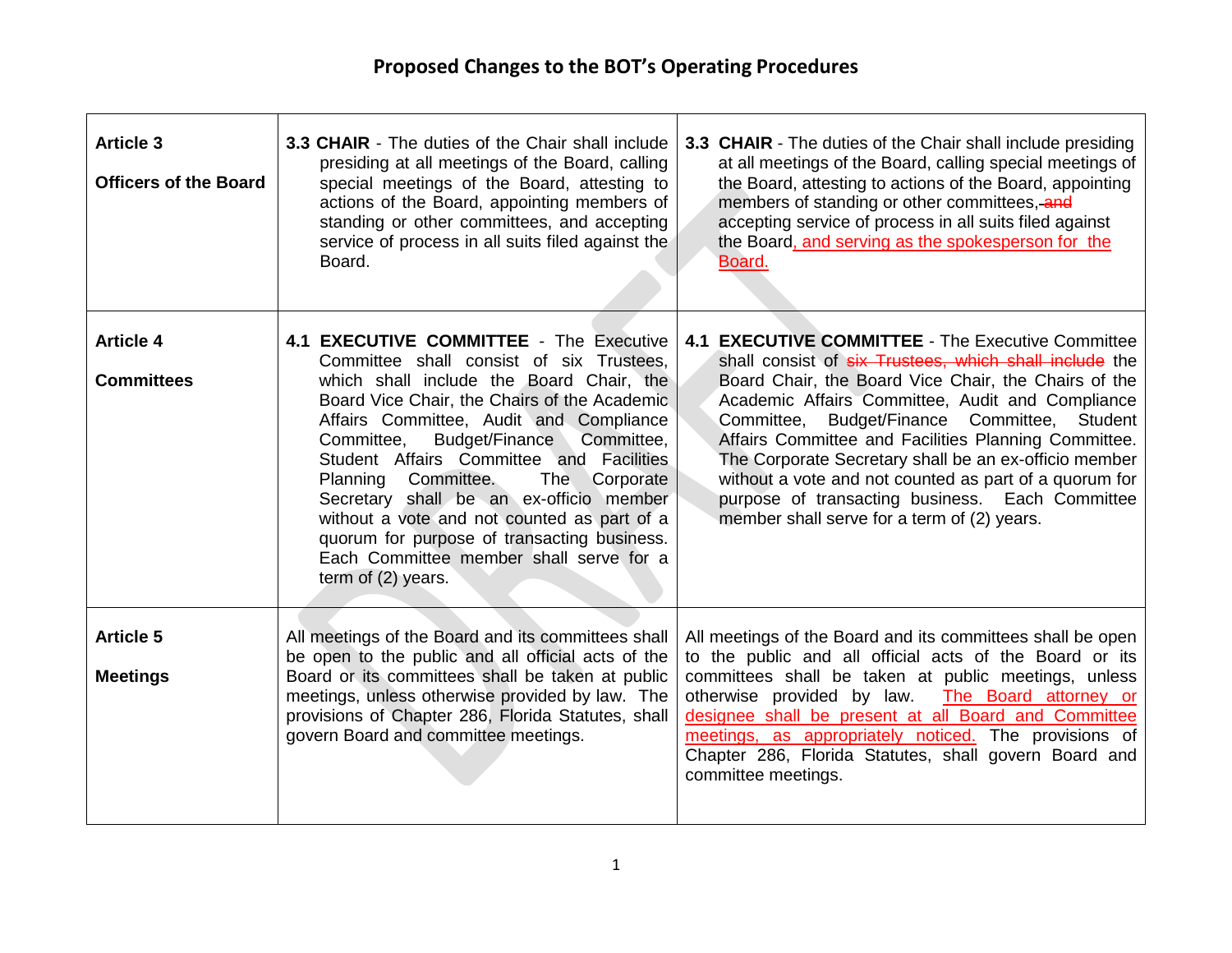| <b>Article 5</b><br><b>Meetings</b>       | 5.9 AGENDA - The agenda for each meeting of<br>5.9 AGENDA - The agenda for each meeting of the Board<br>the Board shall be prepared by the Corporate<br>be prepared by the Corporate Secretary, in<br>shall<br>consultation with the Board Chair. The agenda shall<br>Secretary, in consultation with the Board<br>Chair.<br>The agenda and<br>be prepared in sufficient time prior to the meeting to<br>supporting<br>documentation shall be prepared in sufficient<br>ensure that a copy of the agenda will be provided to<br>time prior to the meeting to ensure that a<br>the Trustees at least fourteen (14) days in advance of<br>copy of the agenda will be provided to the<br>the meeting. and sSupporting documentation shall be<br>Trustees at least seven (7) days prior to the<br>prepared in sufficient time prior to the meeting to<br>The Secretary shall mail a<br>ensure that a copy of such documents the agenda will<br>meeting.<br>supplemental agenda to the Trustees prior to<br>be provided to the Trustees at least seven (7) days<br>the meeting, if additional items or supporting<br>prior to the meeting. The <b>Corporate</b> Secretary shall<br>mail or email a supplemental agenda to the Trustees<br>documentation become available.<br>prior to the meeting, if additional items or supporting<br>documentation become available.                                                                                                                                                                                      |
|-------------------------------------------|---------------------------------------------------------------------------------------------------------------------------------------------------------------------------------------------------------------------------------------------------------------------------------------------------------------------------------------------------------------------------------------------------------------------------------------------------------------------------------------------------------------------------------------------------------------------------------------------------------------------------------------------------------------------------------------------------------------------------------------------------------------------------------------------------------------------------------------------------------------------------------------------------------------------------------------------------------------------------------------------------------------------------------------------------------------------------------------------------------------------------------------------------------------------------------------------------------------------------------------------------------------------------------------------------------------------------------------------------------------------------------------------------------------------------------------------------------------------------------------------------------------------------------------------------------|
| <b>Article 6</b><br><b>Code of Ethics</b> | 6.1 CONFLICT OF INTERST - Trustees stand in<br><b>CONFLICT OF INTEREST</b> - Trustees stand in a<br>6.1<br>a fiduciary relationship to the University.<br>fiduciary relationship to the University.<br>Therefore,<br>Therefore, Trustees shall act in good faith,<br>Trustees shall act in good faith, with due regard to the<br>with due regard to the interest of the<br>interest of the University and shall comply with the<br>University and shall comply with the fiduciary<br>fiduciary principles and law set forth in the Code of<br>principles and law set forth in the Code of<br>Ethics for Public Officers and Employee, Sections<br>112.311-112.326, Florida Statutes, and FAMU BOT<br>Ethics for Public Officers and Employee,<br>Sections 112.311-112.326, Florida Statutes.<br>Regulation 1.019. Such principles and law include, but<br>Such principles and law include, but are not<br>are not limited to, matters addressing contracts and<br>transactions with the University; voting conflicts;<br>limited to, matters addressing contracts and<br>disclosure and disclosure forms; solicitation and<br>transactions with the University; voting<br>conflicts; disclosure and disclosure forms;<br>acceptance of gifts, favors, or compensation; misuse of<br>public position or confidential information; employment<br>solicitation and acceptance of gifts, favors, or<br>compensation; misuse of public position or<br>of relatives; and exemptions.<br>confidential information; employment of<br>relatives; and exemptions. |